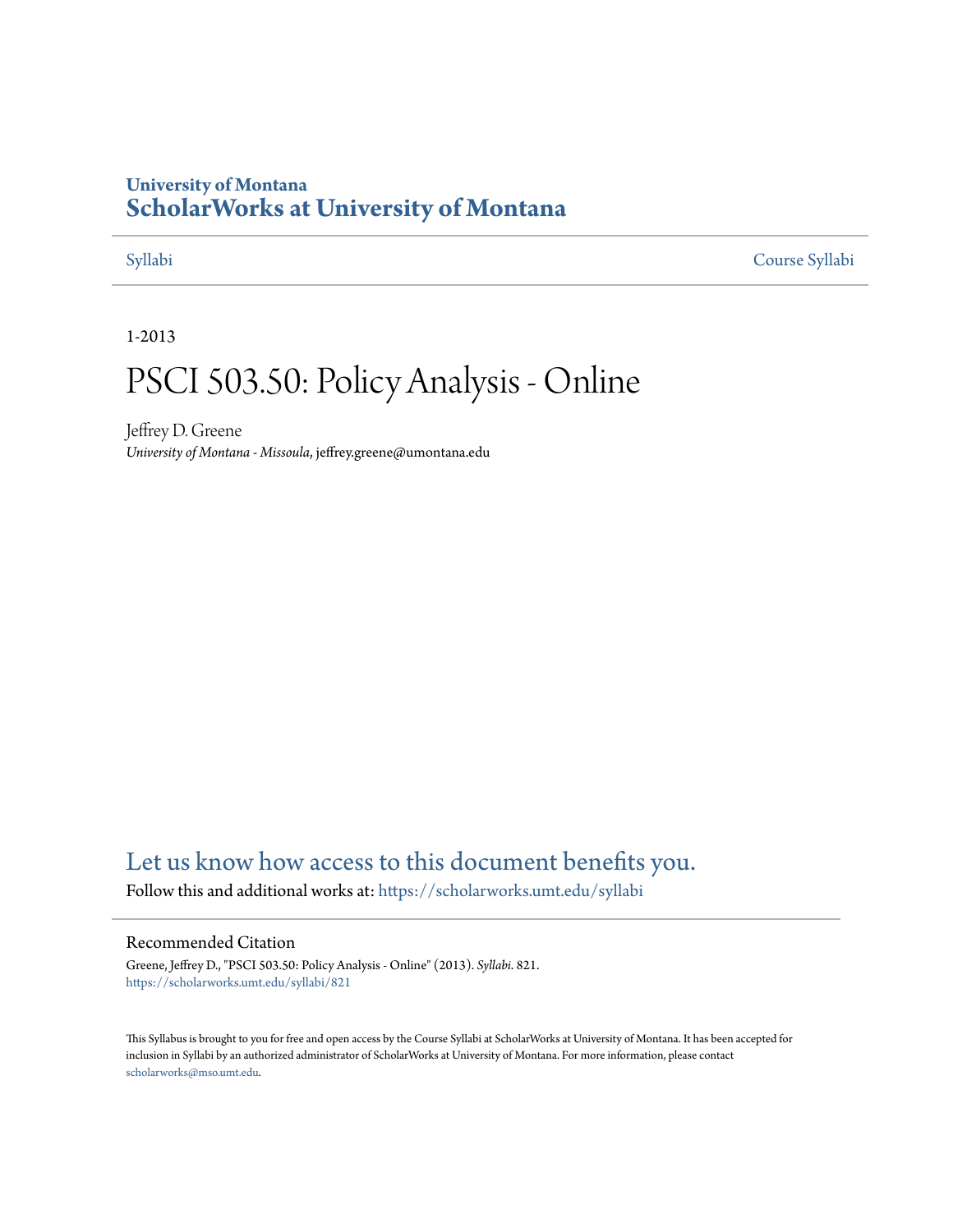# **PSCI 503 Policy Analysis**

#### **MASTERS OF PUBLIC ADMINISTRATION PROGRAM**

#### **Online Version**

### **Semester: Spring 2013 / Professor: Jeffrey Greene / Telephone: 243-6181**

**Office: LA 356 / Office Hours: 2-3 p.m. Tue/Wed / E-mail: ieffrev.greene@umontana.edu**

**This class is open to graduate students from any graduate program at the University of Montana. Undergraduates must have the consent of the instructor to take this course.**

**The online version of PSCI 503 begins on Wednesday, January 30 and ends April 17.** *All work will be returned on April 24*

#### **TEXTS**

*Public Policy: An Evolutionary Approach, 3/e*, by Lester and Stewart (Students can use the 2/e of the book)

*Issues for Debate in American Public Policy, 13/e*, by The CQ Researcher (Supplemental Reader)

*Public Policy: Theories, Models, and Concepts*, by McCool (Supplemental Reader)

#### **COURSE DESCRIPTION**

Public policy is one of the most exciting areas in political science and public administration. **PSCI 503** is designed to provide students with an overview of the public policy process and an overview of the history and evolution of policy studies. The course also provides an introduction to the fundamental theories, concepts, terms, and methodologies associated with policy analysis, and an introduction to the basic procedures used in conducting policy analysis.

The purpose of the course is to acquaint students with the complexities of public policy and policy analysis. The course is intended to provide students with an adequate background at a level of understanding appropriate for a variety of public sector employment settings. The course will blend theory and practice. Much of the course will be used discussing and analyzing a series of policy issues included in the Lester and Stewart text and the *Issues for Debate in American Public Policy text* by Congressional Quarterly via the **Discussion Board.** *The online version of PSCI 503 is a 12-week session.*

#### **Primary Objectives**

**Objective #1:** To provide students with a general understanding of public policy and policy analysis by reading and discussing classic and contemporary literature. Students will be exposed to the basic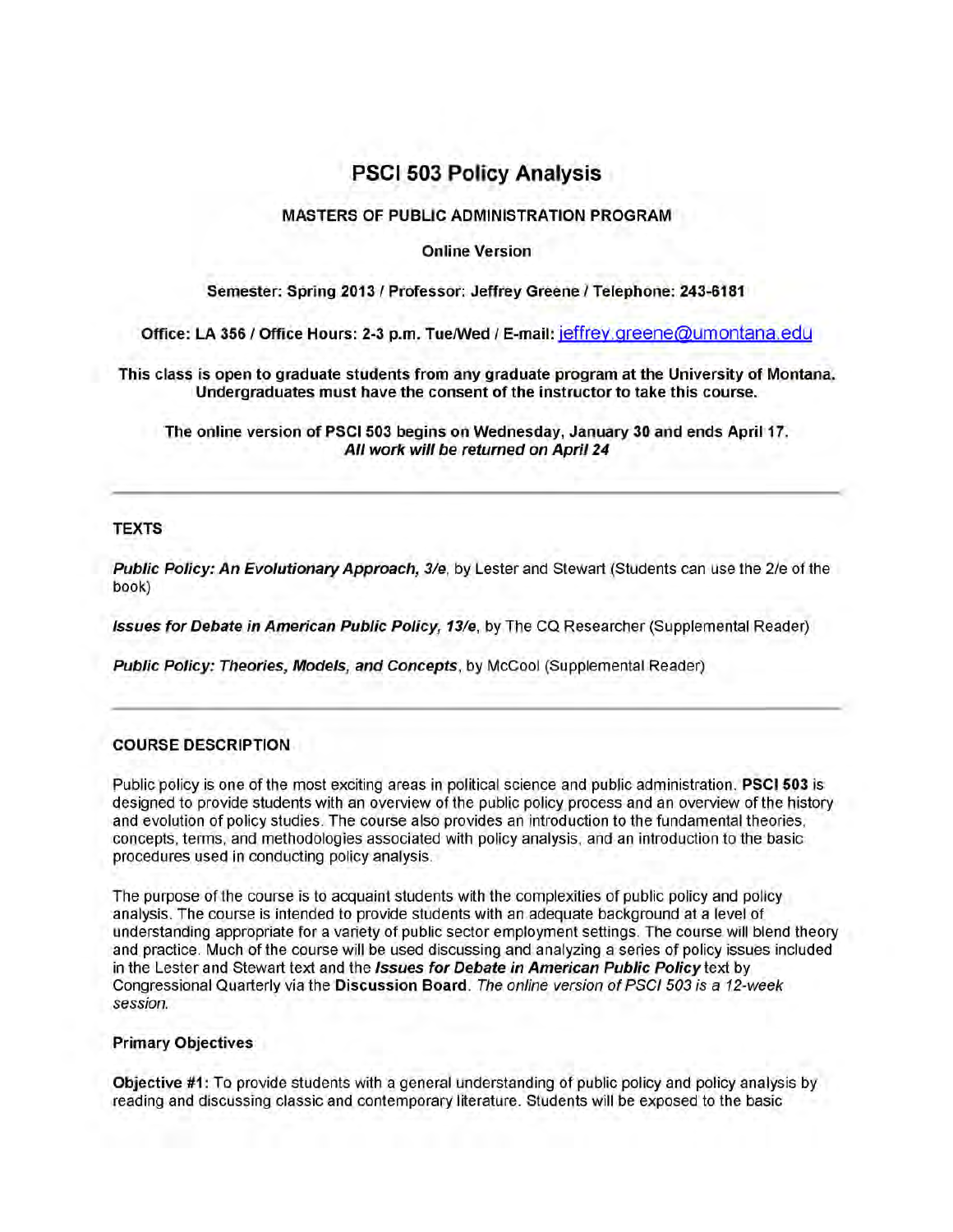concepts, terms, and methodologies associated with policy studies. In this process, students will gain a general understanding of the history and evolution of policy studies. Students' proficiency will be measured via the discussion board. *The traditional written, comprehensive exam that was used in the past will not be used in this section of PSCI 503.*

**Objective #2:** To enhance students' ability to write concise reports pertaining to public policy. This objective will be accomplished by having students write article critiques and an 10-12 page policy summary. Details of these projects are explained later in the syllabus. Students' proficiency will be assessed via the written article critiques and the policy summary paper.

**Objective #3:** To provide students with the basic procedures used to conduct policy analysis. Students' proficiency in this area will be assessed by material included on the comprehensive exam. Students will also develop proficiency at "framing" policy issues. This idea is illustrated in the National Issue Forums' books.

Upon success completion of the course, students should be able to:

1). Demonstrate knowledge of the history and evolution of domestic public policy

2). Demonstrate an understanding of the fundamental terms and concepts associated with public policy and policy studies, including the various stages of the *policy cycle*

- 3). Demonstrate proficiency at writing concise reports that deal with complex material
- 4). Be able to construct a policy analysis design
- **5).** Demonstrate a thorough understanding of a specific policy by writing a policy summary.
- 6). Demonstrate the ability to "frame" complex policy issues.

Additional and more specific learning objectives can be viewed at PSCI 503 Learning Objectives.

#### **REQUIREMENTS: TAKE HOME EXAM (POLICY SUMMARY PAPER), and ARTICLE SUMMARIES**

#### **Policy Paper**

The **policy paper** that requires the integration of concepts and the use of critical thinking skills, and analyzing a public policy choices. You can pick any policy area of interest to you personally for this paper. You can also find materials at Public Agenda, www.publicagenda.org

#### **Article Critique Guidelines**

The McCool text contains a variety of articles about public policy. All students must write **five (5)** article critiques for this class taken from the McCool text. *The critiques constitute 20 percent of one's final grade.*

There are some specific questions one should consider while reading the article and developing a summary.

- 1. What is the major subject and theme of the article?
- 2. What is the major question the author addresses?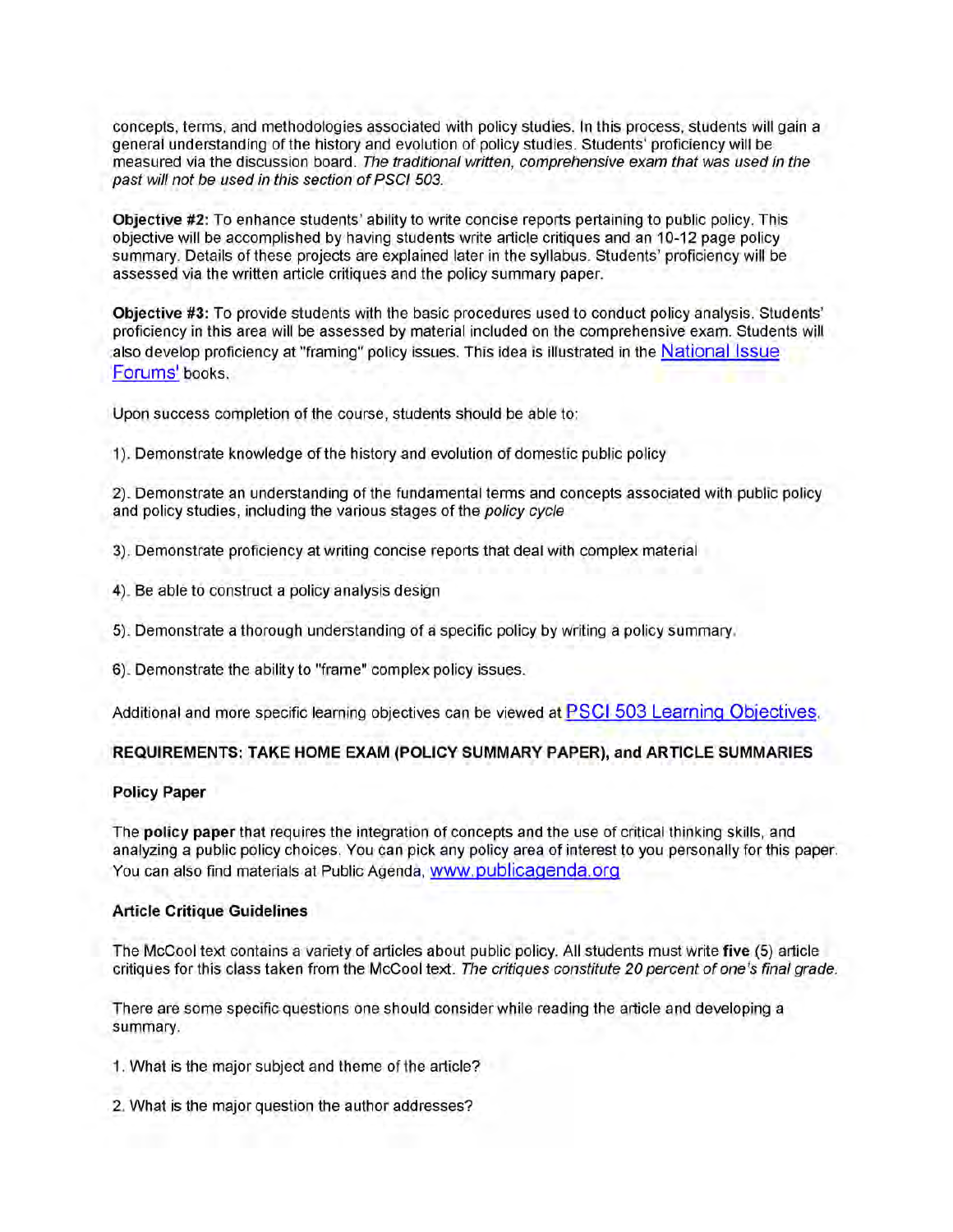3. What techniques, tools of analysis, or methods are employed by the author to answer the question? *(If applicable)*

*4.* What major points does the author make?

5. What does the author conclude? What suggestions are made?

6. What is the relevance of the article to theory or practice? (What does it mean?)

7. Is there anything in the article (a point, lesson, etc.) that you can "take back to the office?"

Click here for a sample article critique.

#### **Grade Weights**

| Exam                     | 50% Due April 17 (Wednesday)                                                                          |
|--------------------------|-------------------------------------------------------------------------------------------------------|
| <b>Article Critiques</b> | Due by April 17 (Wednesday) All students must write five (5) article critiques<br>20% of their choice |
| <b>Discussion Board</b>  | 30% Due on Wednesdays of each session                                                                 |

**ATTENDANCE:** Students are encouraged to participate in class. Attendance and participation is based on the **Discussion Board.**

#### **COURSE OUTLINE and READINGS**

#### **PART I THE BASICS OF PUBLIC POLICY**

**Session 1 Introduction, Background, and Context: What is Public Policy? What is Policy Analysis?** (January 30; due February 6)

Lester & Stewart, Chapters 1,2

McCool, Sections 1,2

Assigned Articles (McCool)

"Interest Groups and the Nature of the State" by Truman

"Three Types of Pluralism" by Kelso\_\_\_\_\_\_\_\_\_\_\_\_\_\_\_

"The Golden Era of Interest Group Pluralism" by Garson

"The Comparative Study of Political Elites" by Putnam \_\_\_\_\_\_\_\_\_\_\_\_\_\_\_\_

"A Critique of Elitist Theory of Democracy" by Walker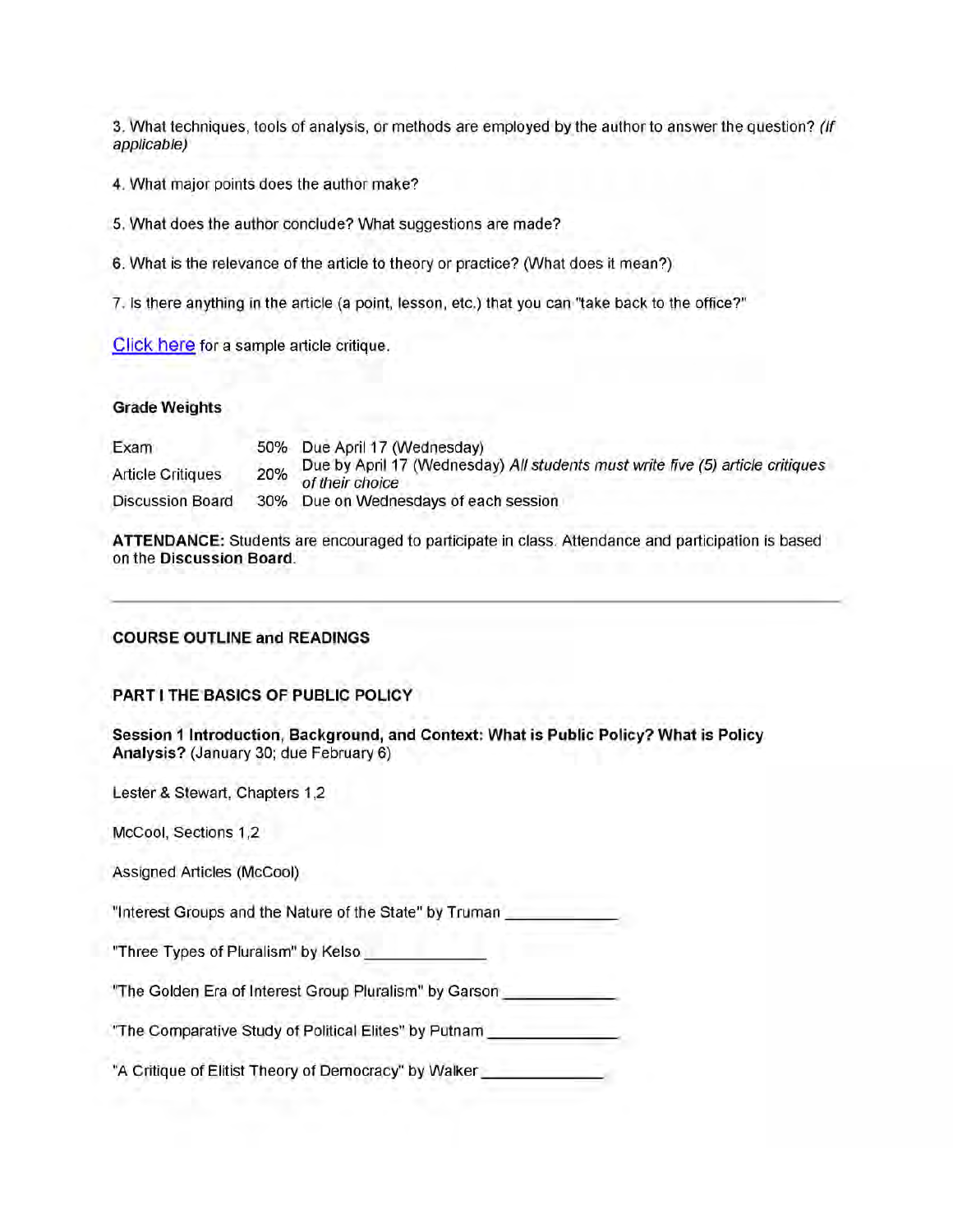|  |  |  |  | "Policy Analysis" by Banfield |  |
|--|--|--|--|-------------------------------|--|
|--|--|--|--|-------------------------------|--|

**Session 2 Approaches and Models** (February 6; due February 13)

Lester & Stewart, Chapters 3,4

Assigned Articles (McCool)

"The Political System Under Stress" by Easton\_\_\_\_\_\_\_\_\_\_\_\_\_\_\_\_\_

"Fiscal Behavior of the Modern Democratic State by Mitchell

"The Science of Muddling Through" by Lindblom \_\_\_\_\_\_\_\_\_\_\_\_\_\_\_\_

"Stages of the Policy Process" by Ripley\_\_\_\_\_\_\_\_\_\_\_\_\_\_\_\_\_\_\_\_\_

**Session 3 Analysis in the Policy Process: Agenda Setting and Policy Formulation** (February **13;** due February 20)

Lester & Stewart, Chapters 5,6

Assigned Articles (McCool)

"Four Systems of Policy, Politics, and Choice" by Lowi

"Developing Public Policy Theory..." by Greenberg, Miller, Mohr, and Vladeck\_\_\_\_\_\_\_\_\_\_\_\_\_\_\_\_

"Typologies of Public Policy..." by Steinberger\_\_\_\_\_\_\_\_\_\_\_\_\_\_\_\_\_\_\_\_\_

"Promoting Policy Theory" by Spitzer\_\_\_\_\_\_\_\_\_\_\_\_\_\_\_\_\_\_\_\_\_\_\_\_\_

**Session 4 Implementation, Evaluation, and Policy Change** (February **20;** due February **27)**

Lesser and Stewart: Chapters 7,8,9

Assigned Articles (McCool)

"The Subsystems in Perspective" by Freeman\_\_\_\_\_\_\_\_\_\_\_\_\_\_\_\_\_

"Issue Networks and the Executive Establishment" by Heclo\_\_\_\_\_\_\_\_\_\_\_\_\_\_\_\_\_\_

"Patterns of Influence among Committees, Agencies, and Interest Groups" by Hamm \_\_\_\_\_\_\_\_\_\_\_\_\_

"An Advocacy Coalition Framework of Policy Change and the Role of Policy Leaning Therein" by Sabatier

Section 6 of McCool

"Introduction: The Age of Dead Ideas?" by McCool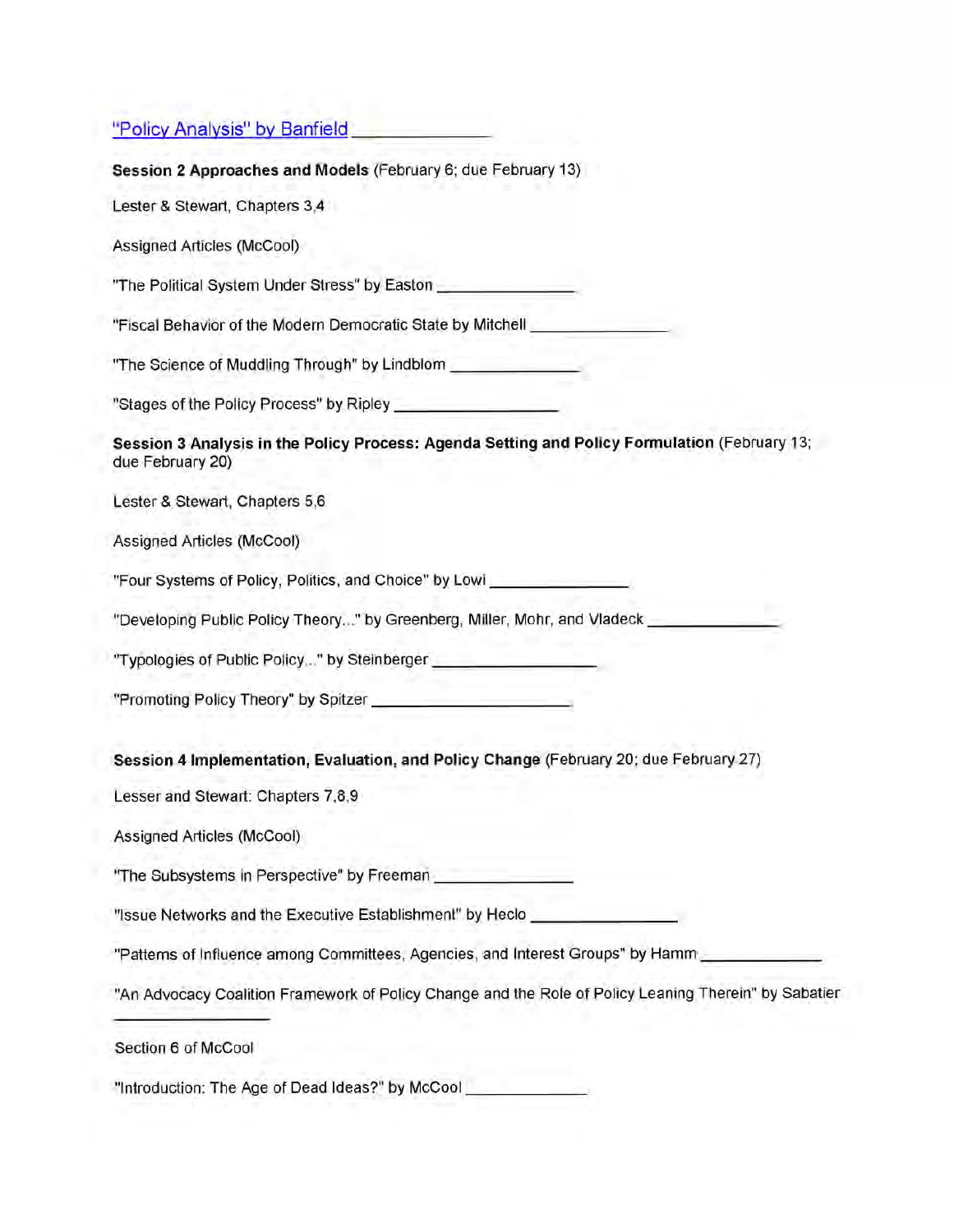"The Future: Theoretical Choices" by McCool

## **PART 2 ANALYZING POLICY CHOICES AND POLICY ISSUES**

#### **Analyzing Public Policy Choices**

This section will examine a variety of policies, including Education Policy, Welfare Policy, Crime Policy, and Environmental Policy from the Lester & Stewart text. Also, additional policies are included from the CQ Reader such as rising costs of higher education, race relations, gay marriage, media issues, and many others. You may find one of these useful for your policy summary paper (the take home exam). Please note that the original syllabus was prepared using the 13/e of the CQ Reader. It should also be noted that there are some differences between the Lester and Stewart 3/e and 2/e (mainly updated material and the 2/e includes a chapter on crime policy that was not included in the 3/e). You can use either edition of the Lester and Stewart book.

**Session 5: Education Policy** (Lester & Stewart, Chapter 10) and Chapters **9,** 10, and 11 in the CQ Reader, 13/e (February 27; due March 6)

**#9** "Digital Education"\_\_\_\_\_\_\_\_\_\_\_\_\_\_\_\_\_\_\_\_\_\_

#10 "Student Debt"

#11 "Youth Volunteerism"

Public Agenda's summary of education policy is located at http://www.publicagenda.org/citizen/issueguides/education

**Session 6 Welfare Policy** (Lester and Stewart, Chapter **11** and Chapters **12, 13,** and **14** in the CQ Reader for Welfare Policy). (March 6; due March 13)

Assigned Articles:

#12 "Occupy Movement" \_\_\_\_\_\_\_\_\_\_\_\_\_\_\_\_\_\_\_\_\_\_\_\_\_

#13 "Child Poverty"

#14 "Immigration Conflict"

There is an article that appears in *City Journal* by James Q. Wilson. It is an interesting article titled, "Why We Don't Marry." It is related to welfare policy.

Public Agenda's summary of welfare policy http://www.publicaqenda.orq/citizen/issuequides/povertv-and-welfare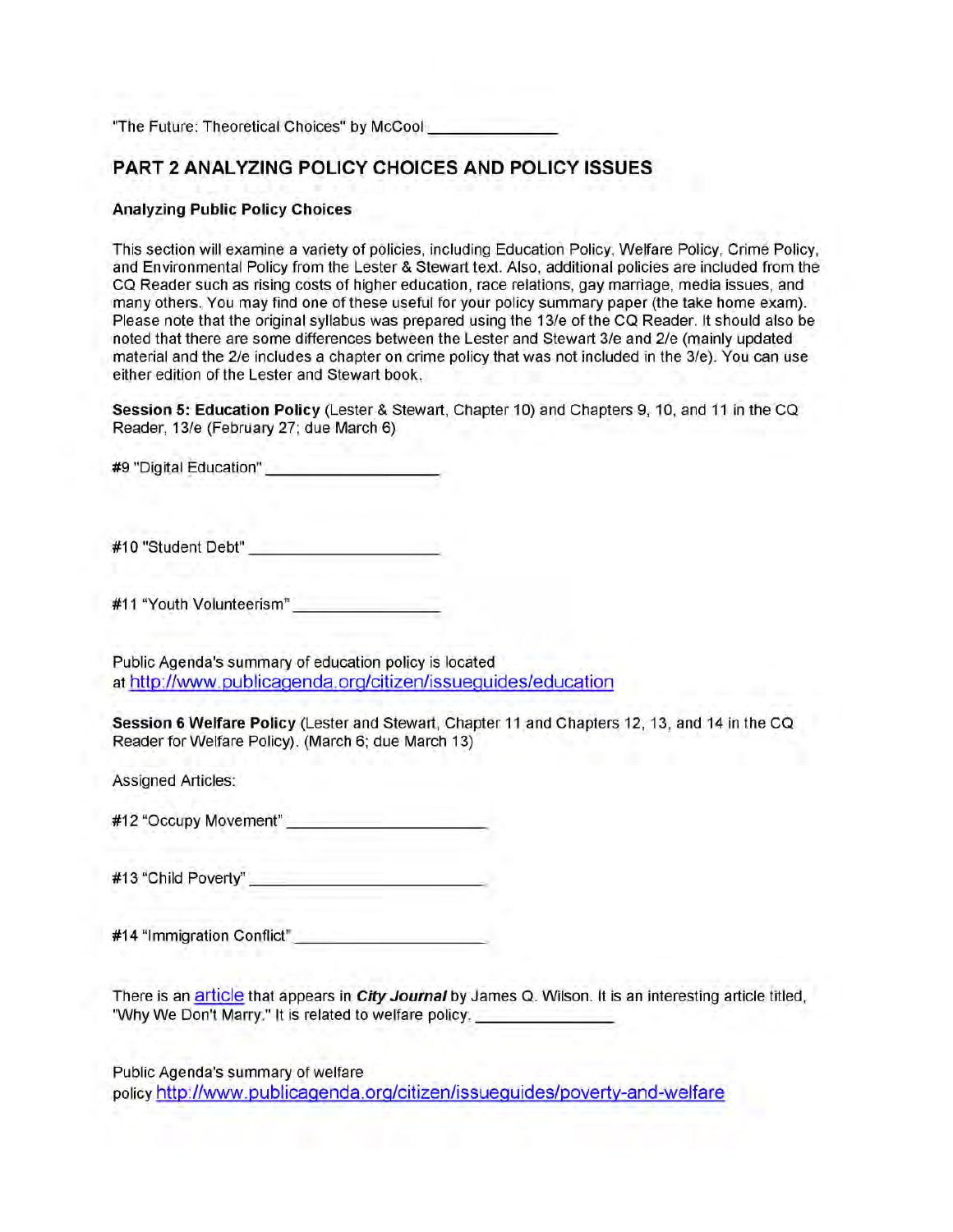**Session 7: Health Care Policy** (Lester & Stewart, Chapter 12) and Chapters 15 and 16 the CQ Reader, (March 13;due March 20)

#15 "Preventing Disease"\_\_\_\_\_\_\_\_\_\_\_\_\_\_\_\_\_\_\_\_\_\_

#16 "Aging Problem"

**Obamacare updates:** For years there have been complaints about health care policy in the United States. In late 2009, the **Patient Protection and Affordable Care Act** (better known as Obamacare) was passed under a cloud of controversy by a few votes in the House and by Democrats in the Senate in late December along party lines. It was signed into law in March 2010 by President Obama. It was challenged in federal courts, and ultimately ruled constitutional by the U.S. Supreme Court. This link provides recent articles and updates about the law. http://ihealthcareupdates.com/ It is the most significant change to our health care system ever and remains controversial to this date. One cannot discuss health care in the U.S. without including Obamacare. Other significant laws include Medicare and Medicaid, both passed in the 1960s.

"Ten years later, tobacco deal going up in smoke" by Sullivan

Public Agenda's summary of health care policy is located at http://www.publicaqenda.org/citizen/issuequides/health-care

**Session 8: Environmental Policy** (Lester & Stewart, Chapter 13 in the 2/e) and Chapters 3 and **4** in the CQ Reader, (March 20; due March 27)

#3 "Fracking Controversy"\_\_\_\_\_\_\_\_\_\_\_\_\_\_\_\_\_\_\_\_\_\_

**#4** "Water Crisis in the West" \_\_\_\_\_\_\_\_\_\_\_\_\_\_\_\_\_\_\_\_

Public Agenda's summary of environmental policy is located at http://www.publicaqenda.org/citizen/issuequides/environment

A report from Public Agenda on **energy and the environment** http://publicaqenda.org/citizen/researchstudies/enerqv-environment

**Session 9: Spring Break April 1 - 5**

**Policy Paper is Assigned (Due April 17)** 

**Session 10: Business and the Economy** (No readings in Lester & Stewart) Chapters 6, 7 and 8 in the CQ Reader), (March 27; due April 10)

Assigned Article (McCool)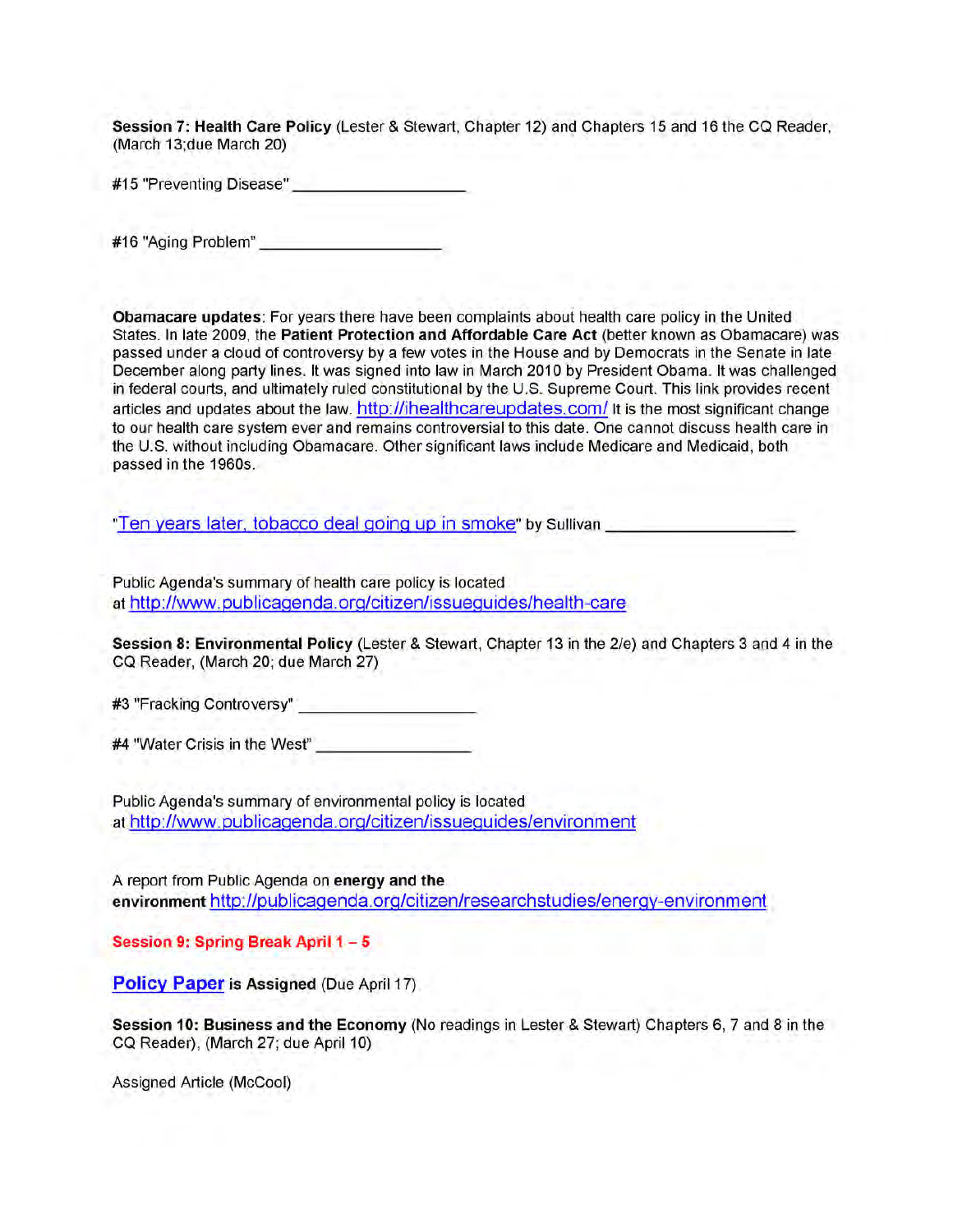"American Business, Public Policy, Case Studies, and Political Theory" by Lowi

#6 "Financial Misconduct"\_\_\_\_\_\_\_\_\_\_\_\_\_\_\_\_\_\_\_\_\_\_\_\_\_

#7 "Reviving Manufacturing"\_\_\_\_\_\_\_\_\_\_\_\_\_\_\_\_\_\_\_\_\_\_\_\_

#8 "Attracting Jobs"

Public Agenda's summary of economic policy is located at http://publicagenda.org/citizen/issueguides/economv

**Session 11: All work is due (April 17)**

**Session 12: All work will be returned (April 24)** Note that the online class is a 12-week session

Study Guide and PSCI 503 Learning Objectives *(The learning objectives are considered to be part of the study guide. Although there will not be a traditional exam is this section, the learning objectives should be reviewed by all students.)*

Policy papers guidelines can at Policy paper. (This file is a Microsoft Word document). The document is also available in Adobe Acrobat format. You may find the instructions and format of the document useful in preparing your policy papers. Policy papers are the written version of your policy issue presentation.

Click the following links for samples of past policy papers. Sample 1 Sample 2 (These are Word documents)

Visit **Governing.com,** which is filled with news and policy matters pertaining to state and local government at www.qoverninq.com

For students interested in foreign policy, visit Foreign Policy Online Magazine

Visit Public Agenda, which is a rich source of data and studies about public policy.

#### **Articles about New Orleans and Hurricane Katrina**

Many point to Hurricane Katrina, New Orleans, and the Gulf Coast as a perfect example of weaknesses and failures in federalism and intergovernmental relations. Public policy is at the center of preventing disasters and rebuilding after disasters occur.

I enjoyed reading the following article about New Orleans and Katrina. *A case study about Hurricane Katrina and New Orleans is now included in the Stillman text used in PSCI 501, but it is applicable to PSCI 503.* This article, from *City Journal,* is an interesting account of New Orleans. It is called "Who is killing New Orleans," by Nicole Gelinas. Click here for a copy of the article in Adobe Acrobat, or click